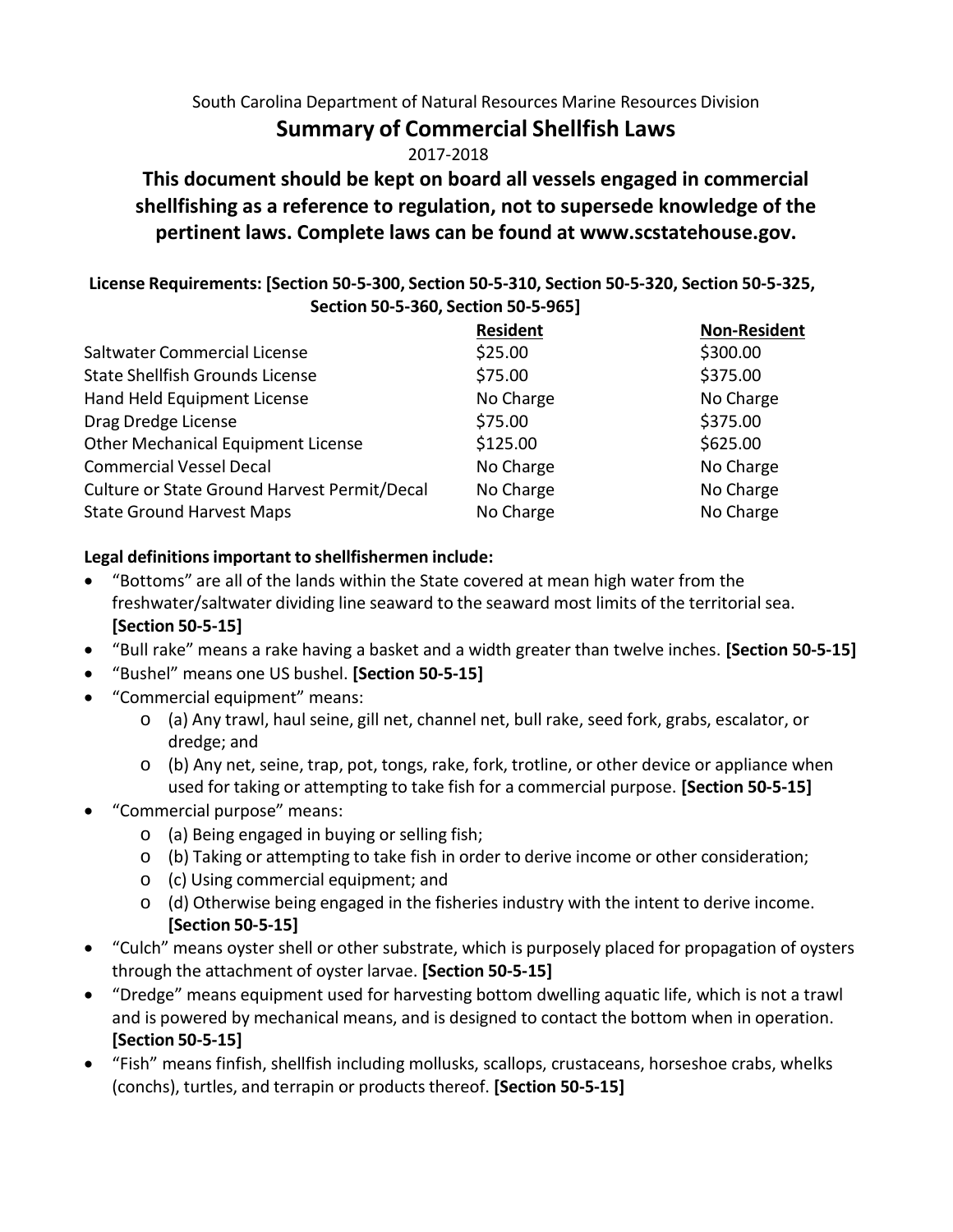- "Mariculture" means controlled cultivation in confinement of marine and estuarine organisms in salt waters. **[Section 50-5-15]**
- "Mollusk" or "molluscan", means any member of the phylum Mollusca. **[Section 50-5-15]**
- "Recreational fishermen" means persons taking or attempting to take saltwater fish for recreation only, and not for commercial purposes. **[Section 50-5-15]**
- "Seed fork" means a fork manufactured having seven or more straight or slightly curved tines or having any tine greater than eight inches in length. All tines must be at least one inch apart unless utilized for mariculture harvest. **[Section 50-5-15]**
- "Shellfish" means oysters, clams, mussels, scallops, and all nonmotile molluscan fish having shells. **[Section 50-5-15]**
- "Shellfish seed" means any shellfish that does not exceed one inch in height or maximum dimension. **[Section 50-5-15]**
- "Striker" means a person, other than a licensed saltwater commercial fisherman, who under immediate supervision assists a licensed commercial saltwater fisherman, but does not use separate commercial equipment on a vessel, which is engaged in commercial fishing. **[Section 50-5- 15]**

## **Notice of opening or closing of commercial fishing season; health and environmental protection.**

In opening or closing the commercial shellfish fishing season, except under its emergency closure authority, the Department shall give at least twenty-four hours notice of any action and shall use all reasonable means to inform the public. **[Section 50-5-35 (A)]**

#### **Responsibility for determining location of commercial fishing vessel.**

The operator of any vessel engaged in commercial fishing isresponsible for accurately determining the location of his vessel in order that he not violate any closed or restricted area. **[Section 50-5-115]**

## **Boarding of vessel by law enforcement officers; penalty for failure to allow boarding and to cooperate.**

The operator and crew of any watercraft operating in the state waters are required to heave to when signaled or hailed, and allow boarding, and cooperate with Department personnel, law enforcement officers, or U.S. Coast Guard personnel. **[Section 50-5-120]**

## **Commercial equipment licenses and fees; specification of vessel on which used; tagging of equipment; penalties.**

Other than vessels solely transiting the State in interstate commerce, any vessel on or from which commercial shellfish harvest equipment is used or transported must display a current identification decal provided by the Department. **[Section 50-5-325 (F)]**

#### **Commercial license a condition of permit; exceptions; revocation.**

In order to obtain any commercial shellfish harvest permit, a person must be a licensed commercial saltwater fisherman and hold all other required licenses. **[Section 50-5-345 (A)]**

Any permit granted may be revoked by the Department for a violation of a condition of the permit or of a related conservation law. **[Section 50-5-345 (B)]**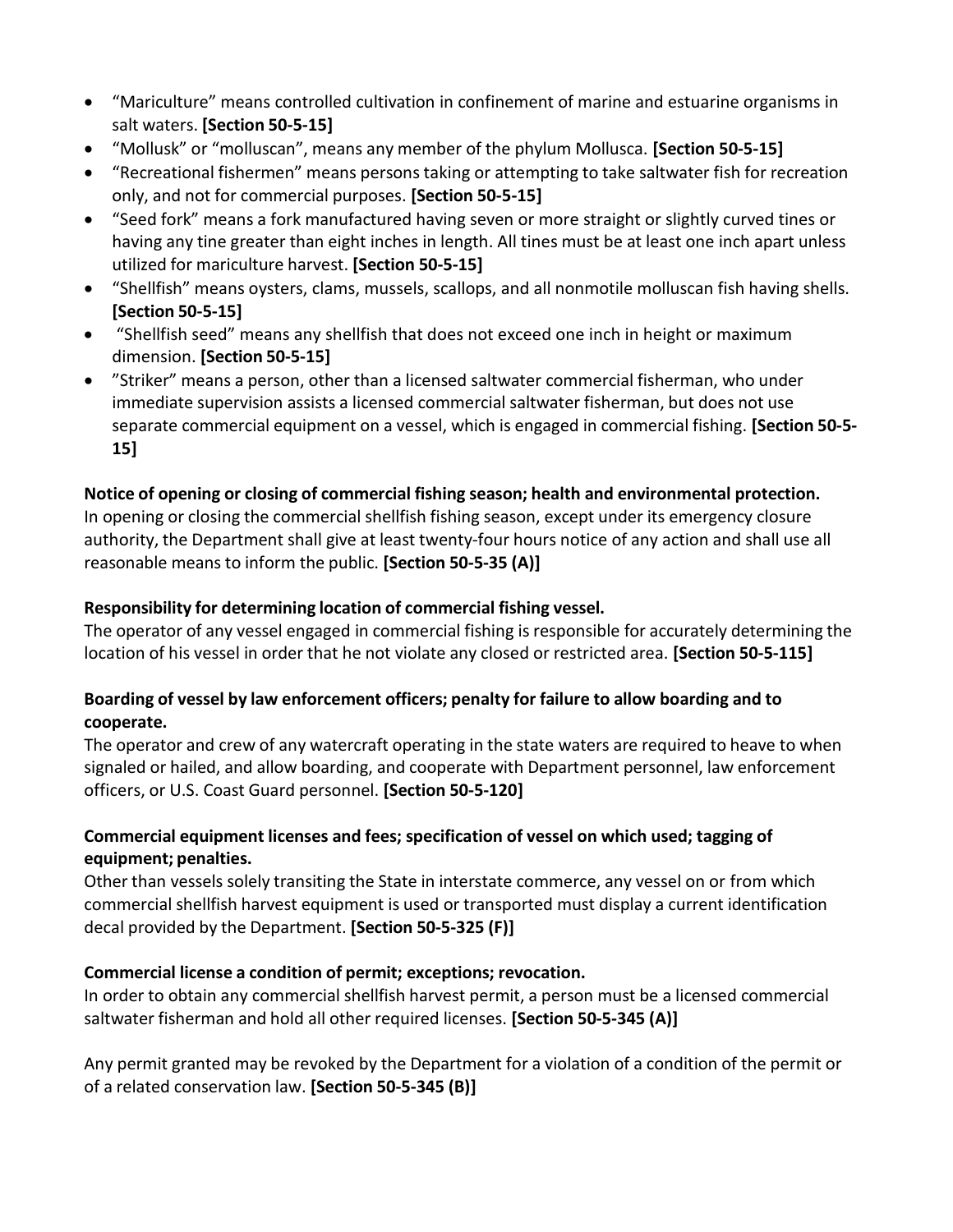#### **Display of licenses, permits, and vessel's identification decal; transfer of licenses; penalty.**

While exercising the privilege of a license or permit, the licensee, operator, or permittee must display or keep on his person the license or permit, and the license or permit must be produced on demand of Department personnel or other law enforcement personnel. **[Section 50-3-350 (A)]**

The operator and the owner of a vessel used for commercial purposes must have aboard the required commercial equipment licenses and permits and display the vessel's identification decal provided by the Department. **[Section 50-3-350 (C)]**

#### **Expiration of licenses and permits.**

Licenses issued for shellfish equipment expire on June 30th following their effective date. Permits expire under the terms of the individual permit. **[Section 50-5-385]**

## **Designation and maintenance of Public Shellfish Grounds; areas containing DHEC permitted structure; taking for commercial purpose prohibited.**

The Department designates certain shellfish growing areasfor recreational harvest only. It is a violation of the law for a person to take shellfish from such area for a commercial purpose or to sell or attempt to sell shellfish taken from such area. **[Section 50-5-955 (C)]**

## **Rules governing recreationalshellfish bottom harvests.**

Only properly licensed and permitted commercial fisherman and persons who received properly tagged shellfish from a licensed and certified wholesale seafood dealer may possess more than the daily recreational limits provided in law while on the waters of this State or the adjoining lands. **[Section 50-5-960 (B)]**

## **Taking shellfish from bottoms designated for commercial harvest; individual harvester permits; written approvals; penalties.**

A person who takes shellfish commercially or takes more than the recreational limits allowed by law from the bottoms designated for commercial harvest must possess an individual harvesting permit**. [Section 50-5-965 (A)]**

In order to obtain an individual harvesting permit, a person must be a licensed commercial saltwater fisherman, hold all other appropriate valid commercial licenses, and complete any shellfish training required by regulations promulgated by the South Carolina Department of Health and Environmental Control pursuant to Section [44-1-140.](http://www.scstatehouse.gov/code/t44c001.php#44-1-140) **[Section 50-5-965 (B)]**

The Department may limit the number of areas on which an individual may harvest commercially under permit. **[Section 50-5-965 (D)]**

People holding Shellfish Culture or Mariculture Permits may allow others to harvest shellfish from bottoms permitted to them. In addition to the required Department permit, in the form of a hard card, harvesters must have a decal from the Shellfish Culture permittee or Shellfish Mariculture permittee for each area. **[Section 50-5-965 (E)]**

No person may take or attempt to take shellfish from state-owned bottoms in quantities greater than that allowed for personal use without having in possession a valid individual commercial harvesting permit granted to him by the Department. **[Section 50-5-965 (F)]**

No person may take or attempt to take shellfish from state-owned bottoms under permit for shellfish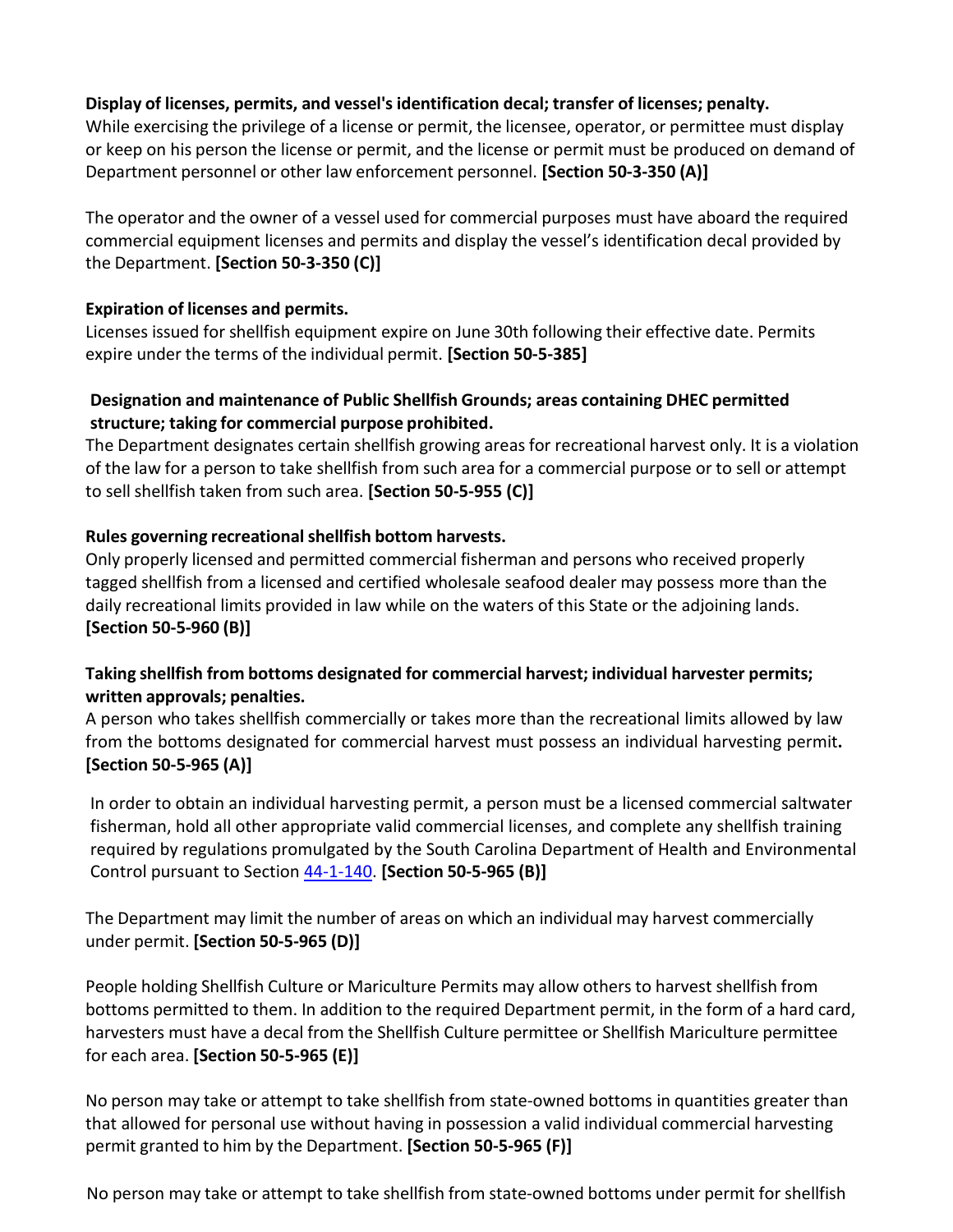## culture or mariculture without a valid individual harvester permit granted to him by the Department. **[Section 50-5-965 (G)]**

#### **Mechanical harvest permits; penalties.**

It is unlawful to take or attempt to take shellfish by mechanically operated devices without a mechanical harvest permit. **[Section 50-5-970]**

## **Commercial and personal harvest limited to areas specified on permit; penalties; voluntary surrender of commercial permit.**

A person permitted to harvest shellfish from state- owned bottomsfor commercial purposes must harvest, whether for commercial or personal use, from only the areas of state bottoms specified on the permit. A person who violates this subsection is guilty of a misdemeanor and, upon conviction, must be fined not less than fifty dollars nor more than five hundred dollars or imprisoned for not more than thirty days**. [Section 50-5-975 (A)]**

Following voluntary surrender of a commercial shellfish harvest permit by a commercial fisherman, the Department must not issue a commercial harvest permit to that person during the remainder of the license year. **[Section 50-5-975 (B)]**

## **Erection and maintenance of signs; penalty.**

It is not lawful without approval of the Department to erect or maintain any sign on shellfish bottoms or waters, except Culture or Mariculture Permit holders may erect signs approved by the Department to designate their areas under permit. **[Section 50-5-980]**

## **Setting season for taking shellfish; bringing shellfish into State during closed season; night harvests; penalties.**

The Department sets the shellfish season annually. Please contact the Department (843)953-9301 for the shellfish opening and closing dates. It is a violation of the law for a person to take or attempt to take any shellfish during the closed season. A person who violates the provision of this subsection for a commercial purpose is guilty of a misdemeanor and, upon conviction, must be fined not less than two hundred dollars nor more than five hundred dollars or imprisoned for not more than thirty days and must have his saltwater privileges suspended for twelve months. A person who violates this section for a noncommercial purpose is guilty of a misdemeanor and, upon conviction, must be fined not less than one hundred dollars nor more than five hundred dollars or imprisoned for not more than thirty days. **[Section 50-5-985 (A)]**

It is unlawful to take or attempt to take shellfish from any grounds closed by the Department or any other authorized government agency. A person who violates the provision of this subsection for a commercial purpose is guilty of a misdemeanor and, upon conviction, must be fined not less than two hundred dollars nor more than one thousand dollars or imprisoned for not more than thirty days and must have his saltwater privileges suspended for twelve months. A person who violates the provisions of this subsection for a noncommercial purpose is guilty of a misdemeanor and, upon conviction, must be fined not less than two hundred dollars nor more than one thousand dollars or imprisoned for not more than thirty days. **[Section 50-5-985 (B)]**

Shellfish imported during the closed season must bear written evidence, such as a bill of lading or other official document from the State of removal, which verifiesthat the shellfish were lawfully taken from the state. **[Section 50-5-985 (E)]**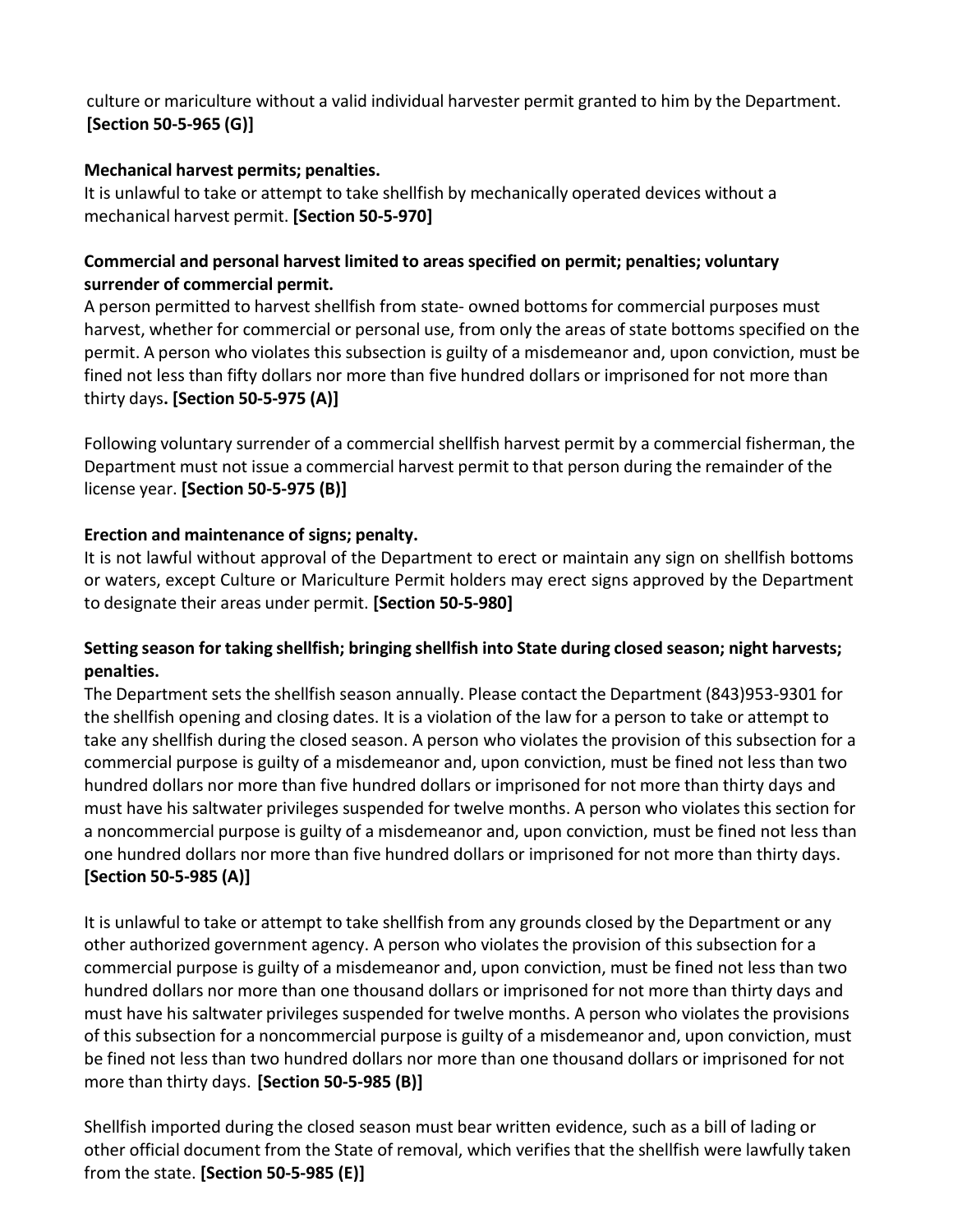It is unlawful to harvest shellfish between one-half hour after sunset as locally published and one-half hour before sunrise as locally published. In the case of bottoms under culture or mariculture permit, harvesting at night is lawful with the written permission of the Department. **[Section 50-5-985 (F)]**

## **Size limitations for hard clams of the genus Mercenaria; permits for possession and sale of undersized clams; penalties.**

Except as an activity of mariculture it is unlawful to take or attempt to take, possess, sell, purchase, or import a hard clam less than one inch in thickness as measured from the exterior surface of one shell of the intact clam to the exterior surface of the opposite shell. A person taking a clam of other than legal size must immediately return it to the bottoms from whence it came. **[Section 50-5-990 (A)]**

It is lawful for persons and entities engaged in shellfish mariculture operations to possess mariculture clams of less than the minimum size specified in this section and to import, purchase, sell, or transplant undersized mariculture clams, as defined in this section, by obtaining a permit. It is also lawful for a licensed wholesale seafood dealer or retail restaurant to purchase and possess for resale undersized maricultured clams purchased from a mariculture operation permitted pursuant to this section, provided the licensed wholesale seafood dealer or retailer has proof of origin in possession for each lot of clams purchased. **[Section 50-5-990(B)]**

# **Wholesale seafood dealer prohibited from purchasing from unlicensed fisherman or dealer; maintenance of records; penalties.**

It is unlawful for a wholesale seafood dealer to purchase shellfish from anyone other than a properly licensed and permitted commercial saltwater fisherman or another licensed wholesale seafood dealer. The dealer must maintain a record of all purchases of shellfish handled including the name and address of the person from whom purchased, the area where harvested, the type of shellfish purchased, the dates of harvest and purchase, and the commercial saltwater fisherman's license number. The record must be available for inspection by any law enforcement officer or Department personnel for one year after the date ofsale. **[Section 50-5-1000 (A)]**

# **Unlawful removal of shell; penalty.**

It is unlawful to remove shells from any shell deposit under state jurisdiction without a permit from the Department. **[Section 50-5-1015]**

# **All permits must be obtained through the Permitting Office at the Office of Fisheries Management at 217 Fort Johnson Road, Charleston, SC 29412.**

## **\*All fishermen commercially harvesting molluscan shellfish must have harvest tags, please contact SC DHEC Shellfish Sanitation for details.**

\* If you no longer need your license please be sure to surrender it to the Commercial License office in Charleston (PO Box 12559 Charleston, SC 29422). If you have questions about surrendering your license please call (843)953-9311.

As required by S.C. Code Section 8-29-10, applicants for a commercial license or permit are required to complete an affidavit entitled "Verification of Lawful Presence in the United States" certifying that the applicant is lawfully in the United States. The affidavit MUST be completed, notarized and returned with the application. If you are a US citizen, the properly filled out affidavit is all that is required. If you are not a US citizen, you will be required to provide documentation, which is subject to verification with the Department of Homeland Security. Specific types of documentation that may be provided can be found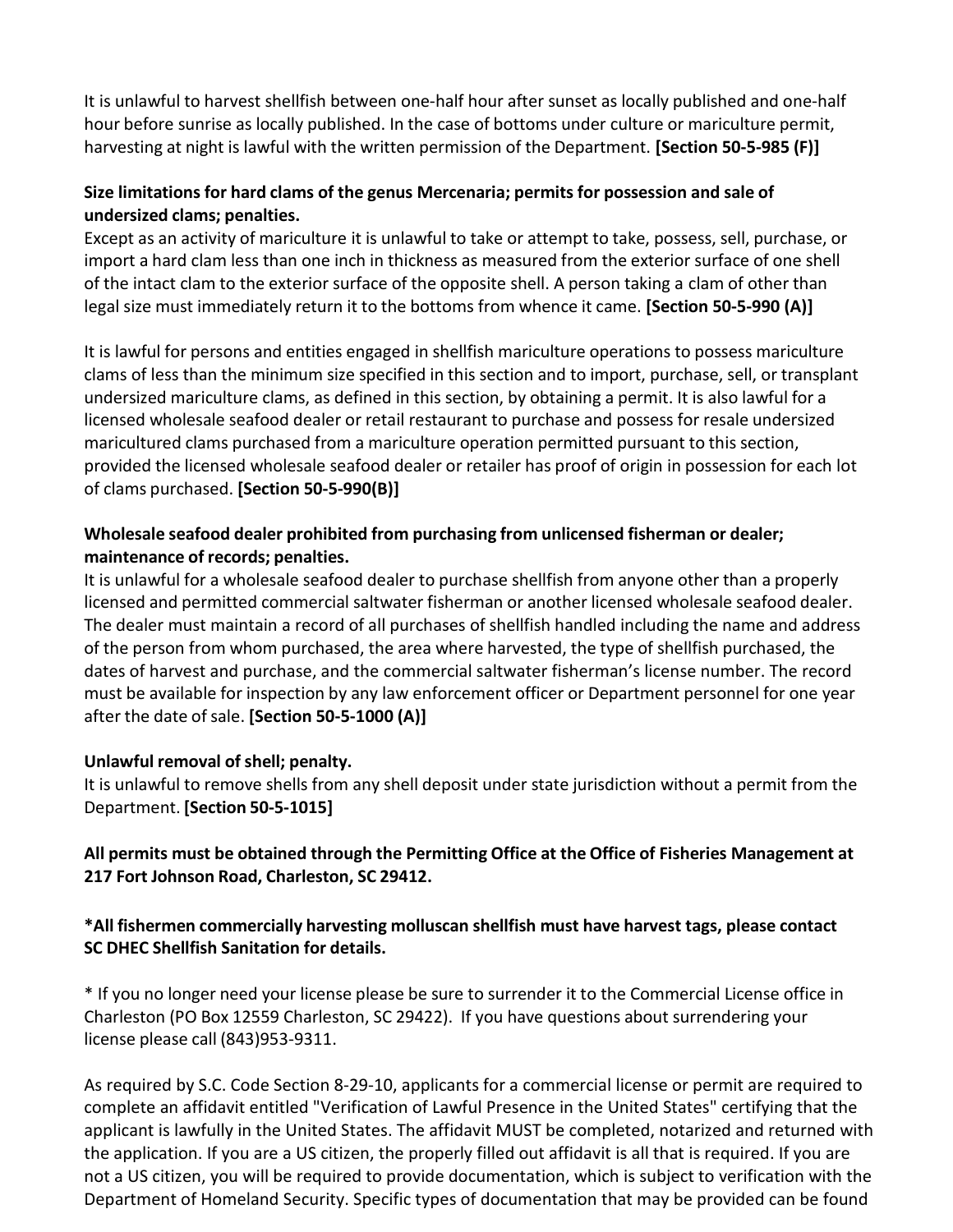on Page 2 of the form, under "Accepted Immigration Documents." Your application for a commercial license or permit will be returned if the affidavit and documentation is not received and notarized. If your license/permit is in a company name the owner/responsible party for the company must complete the affidavit and indicate the business information on the bottom right of the form. The affidavit only needs to be completed once if you are a U.S. Citizen 18 years of age or older, all others will be required to resubmit the affidavit each time an individual applies for a commercial license or permit from the Department.

If you are convicted for an offense, there may be points assessed against your license or your privileges may be suspended if the statute requires it. Upon an accumulation of eighteen (18) or more points, the privileges of that license will be suspended for one year. Points and violations can be found in the SC DNR Rules and Regulations book or SC Code of Laws 50-5-2500(A).

If your license/ permit is suspended or revoked, you are entitled to an administrative appeal pursuant to the South Carolina Administrative Procedures Act. The review must be scheduled by the Administrative Law Court in accordance with the division's procedural rules. The scope of the hearing is limited to the issues set out by the Administrative Procedures Act and the division's procedural rules. Appeals must be filed and served within 30 days of suspension/ revocation notice with the Clerk of Court of Administrative Law Court 1205 Pendleton Street Suite 224 Columbia, SC 29201, telephone (803)734-0660.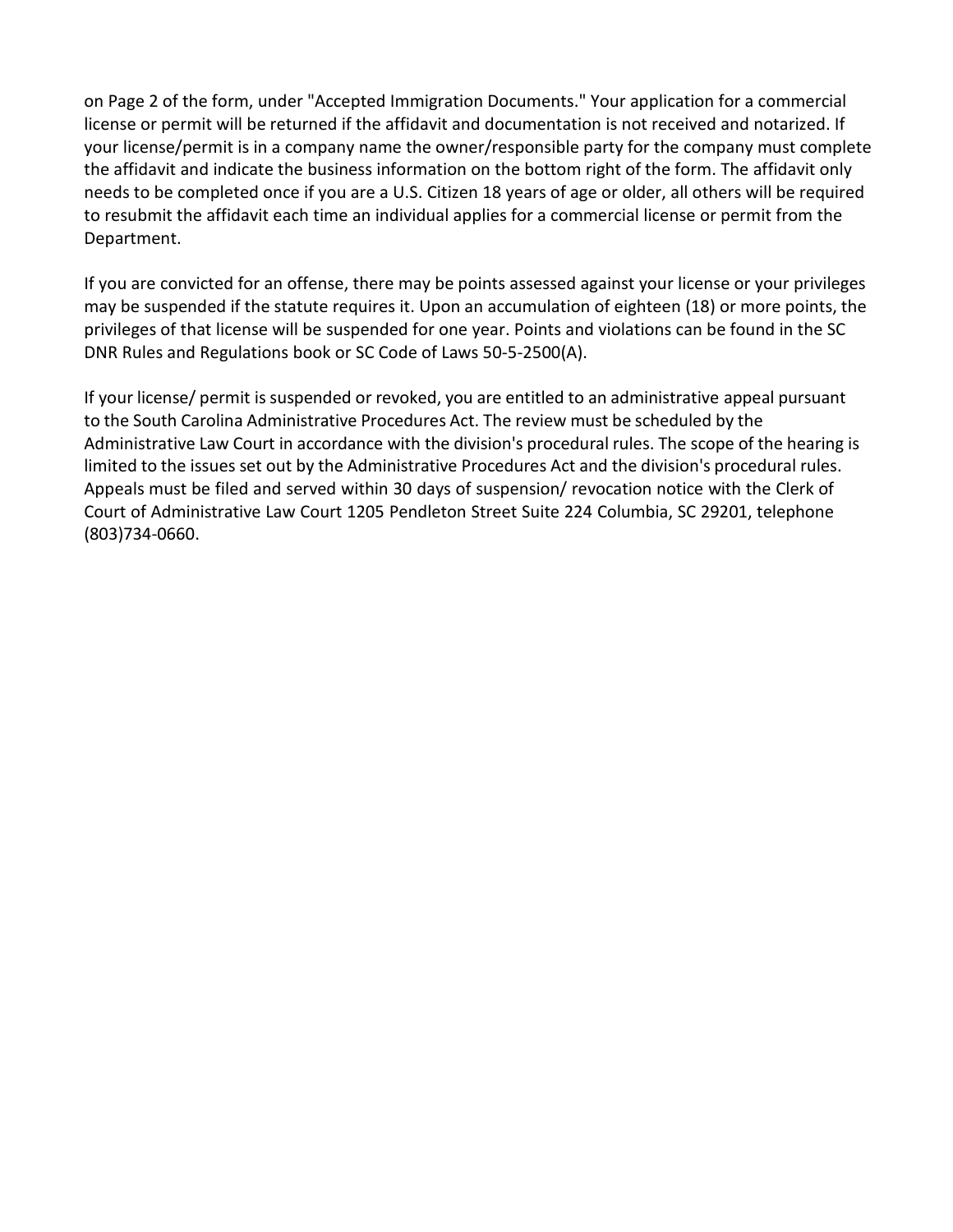# **SCDHEC - Shellfish Commercial Harvester Regulations and Safety Guidelines**

These safety guidelines include the requirements for commercial shellfish harvesters operating in South Carolina as required by Regulation 61-47 and enforced by the South Carolina Department of Health and Environmental Control (SCDHEC). The guidelines are set forth and required to protect human health and consumers from the unsafe harvesting, handling, transportation, and distribution of molluscan shellfish.

- **HARVESTER TRAINING –** Shellfish harvesters are required to have DHEC-approved harvester education. SC DNR will not issue harvest permits until you have completed the DHEC-required training. This training is to make harvesters aware of human health concerns related to shellfish and thereby improve consumer safety.
- **PROTECTION FROM CONTAMINATION** Harvesters **MUST** protect harvested shellstock from contamination at all times. Contamination can come from many different sources. Water from a closed area splashing on product as you head back to the landing or dock, animals on board vessels, transporting shellstock in vesselsthat allow bilge water to come into contact with shellstock are examples of potential sources of contamination.
- **APPROVED HARVESTING AREAS** Shellstock must be harvested **ONLY** from shellfish growing waters that are classified as APPROVED by SCDHEC. It is important to know where you are harvesting. Areas which are NOT SAFE for harvest are marked in orange or red on the maps provided to you by SCDNR for State Shellfish Grounds. SCDHEC has closed these areas based on levels of bacteria that are in the water. Oysters and clams can concentrate bacteria from the water as they filter feed. Shellfish from SCDHEC-closed areas could contain high levels of bacteria that could make a consumer sick. Maps of the shellfish harvesting areas that have been closed to harvesting for the season can be located by going to [www.scdhec.gov/shellfish](http://www.scdhec.gov/shellfish)
- **TEMPORARY CLOSURES –** In case of pollution events (e.g. spills) or heavy rainfall, harvest areas may be temporarily closed by SCDHEC. Such closures will be announced in your local newspaper and at [http://www.scdhec.gov/FoodSafety/ShellfishMonitoring/ClosureUpdates/.](http://www.scdhec.gov/FoodSafety/ShellfishMonitoring/ClosureUpdates/) SCDHEC also maintains a closure hotline 1-800-285-1618.
- **HARVESTING TIMES During the regular season** shellstock must be delivered to a certified shellfish dealer within **18 HOURS** from initial harvest start time. Initial harvest start time is when the first oyster or clam is harvested and placed into a container. It is important to make sure that shellstock are delivered as soon as possible to the certified dealer to begin the cooling process. Shellfish already contain bacteria and warmer temperatures (such as the air) will cause the bacteria to multiply. The quicker the shellfish are cooled to below 50 degrees F., the lower the risk of an illness associated with the product.
- **HARVEST TAGS** Commercial harvesters shall affix a harvest identification tag to containers of shellstock prior to removal of the shellstock from the area in which it is harvested. Commercial Harvest Tags must be obtained from the Certified Shipper (=Dealer) who will purchase your product. This must be arranged with the Dealer PRIOR to harvest. The tag must be completely filled out and have the most precise location and time from when and where

the shellstock was harvested on each individual container. This is a critical part of the tracking